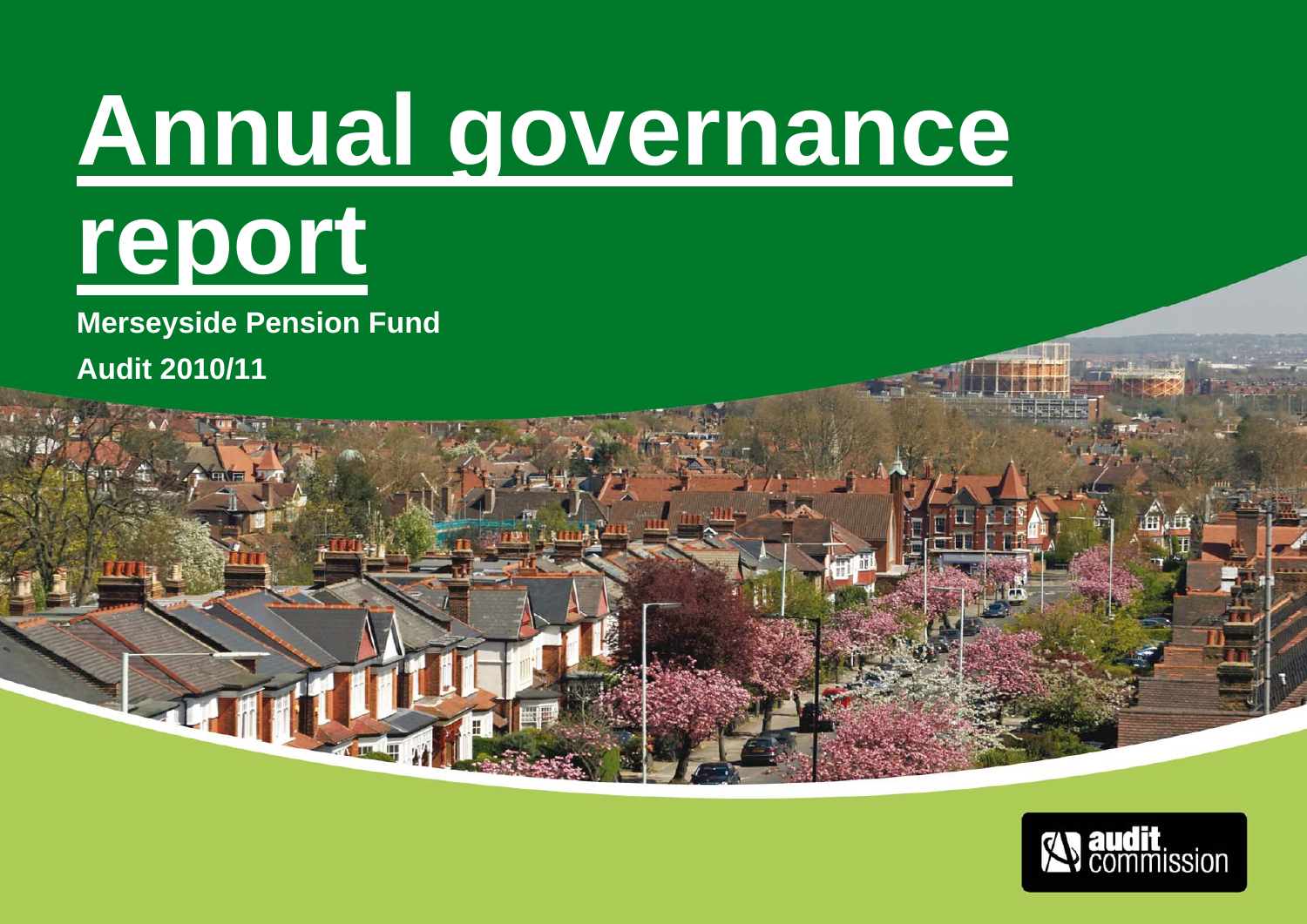## Contents

| Appendix 1 – Draft independent auditor's report to the members of Wirral Borough Council10     |  |
|------------------------------------------------------------------------------------------------|--|
| Appendix 1a – Draft independent auditor's report for inclusion in Pension Fund Annual Report12 |  |
|                                                                                                |  |
|                                                                                                |  |
|                                                                                                |  |
|                                                                                                |  |

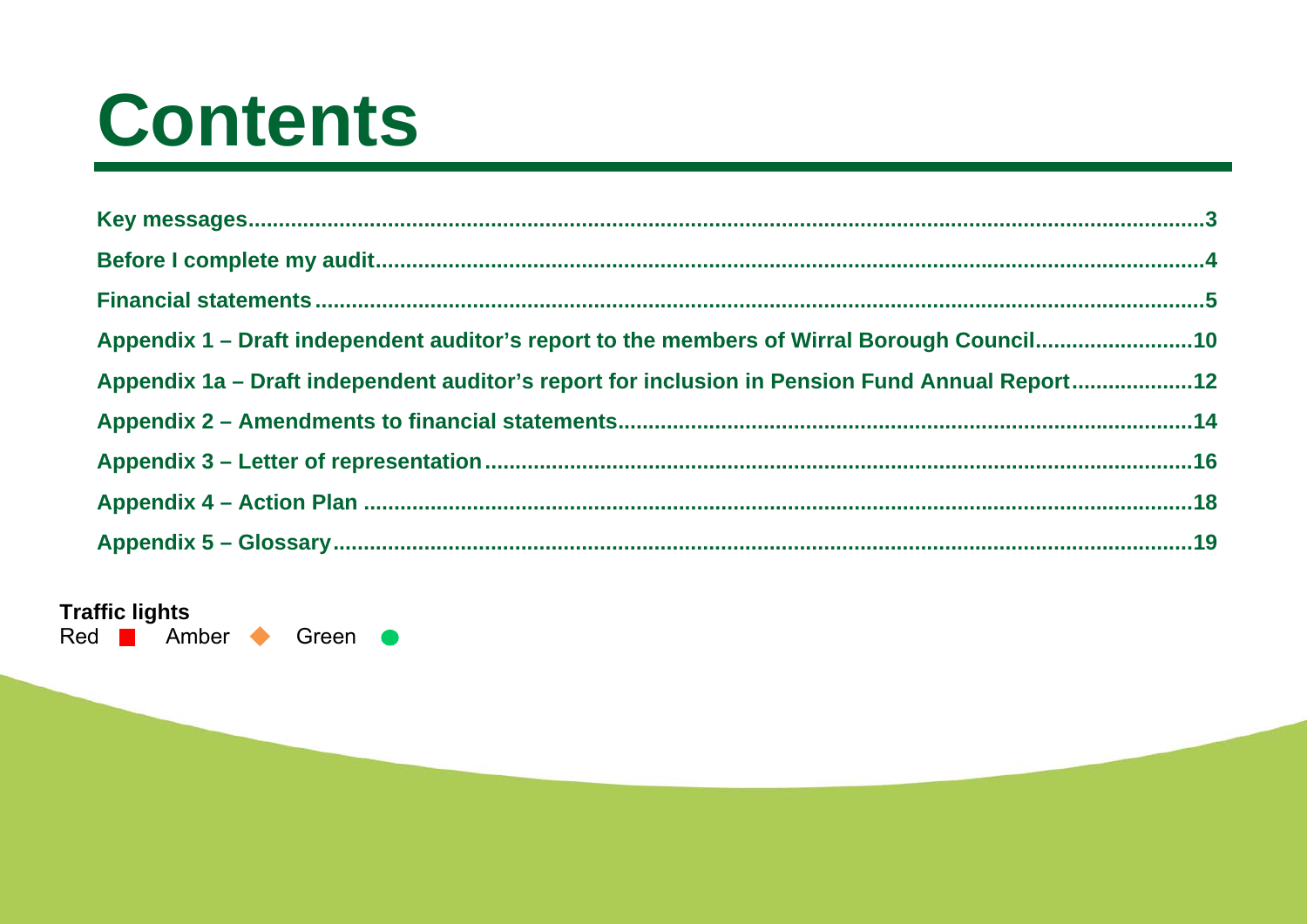## **Key messages**

**This report summarises the findings from my 2010/11 audit of the accounts of Merseyside Pension Fund (the Pension Fund) which is substantially complete.** 



#### **Audit opinion and financial statements**

- Subject to satisfactory completion of outstanding matters I plan to issue an unqualified audit opinion on the accounts of Merseyside Pension Fund.
- I identified two material errors in the accounts, the omission of a Net Assets Statement as at 1 April 2009, and a mis-classification of £273m pooled investments as equity. The Pension Fund has agreed to amend the accounts for both of these items.
- I identified a small number of other disclosure errors and one non-trivial accounting error, all of which the Pension Fund has agreed to amend.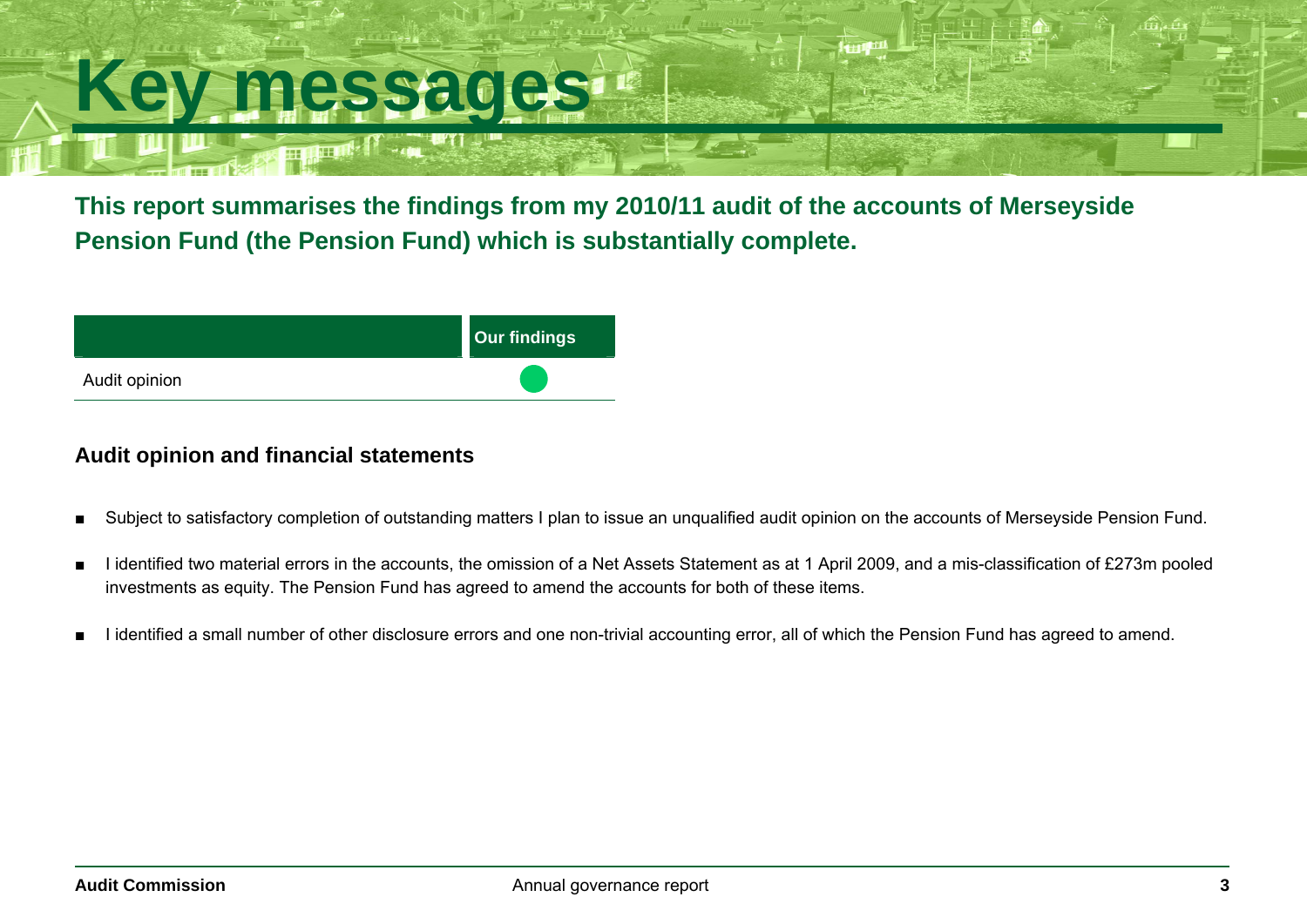## **Before I complete my audit**

| I confirm to you           | My report includes only matters of governance interest that have come to my attention in performing my audit.<br>My audit is not designed to identify all matters that might be relevant to you.                                                                                                                  |  |  |  |
|----------------------------|-------------------------------------------------------------------------------------------------------------------------------------------------------------------------------------------------------------------------------------------------------------------------------------------------------------------|--|--|--|
|                            | Independence<br>I can confirm that I have complied with the Auditing Practices Board's ethical standards for auditors, including<br>ES 1 (revised) - Integrity, Objectivity and Independence. I can also confirm there were no relationships<br>resulting in a threat to independence, objectivity and integrity. |  |  |  |
|                            | The Audit Commission's Audit Practice has not undertaken any non-audit work for the Pension Fund during<br>2010/11.                                                                                                                                                                                               |  |  |  |
|                            |                                                                                                                                                                                                                                                                                                                   |  |  |  |
| I ask you to confirm to me | I ask the Pension Fund Committee to:                                                                                                                                                                                                                                                                              |  |  |  |
|                            | consider the matters raised in this report before recommending approval of the Pension Fund accounts to<br>Wirral Borough Council's (the Council's) Audit and Risk Management Committee (the ARMC).                                                                                                               |  |  |  |
|                            | ■ take note of the adjustments to the Pension Fund's accounts which are set out in this report (Appendix 2);                                                                                                                                                                                                      |  |  |  |
|                            | recommend the approval of the letter of representation (Appendix 3) to the ARMC on behalf of the Pension<br>Fund before I issue my opinion and conclusion; and                                                                                                                                                    |  |  |  |
|                            | ■ recommend the ARMC approve management's response to the proposed action plan (Appendix 4).                                                                                                                                                                                                                      |  |  |  |
|                            | I ask the ARMC to:                                                                                                                                                                                                                                                                                                |  |  |  |
|                            | ■ consider the matters raised in this report and the recommendations of the Pension Committee before it:                                                                                                                                                                                                          |  |  |  |
|                            | approves the Council's financial statements;<br>approves the letter of representation (Appendix 3) before I issue my opinion and conclusion; and                                                                                                                                                                  |  |  |  |
|                            | agrees a response to the proposed action plan (Appendix 4)                                                                                                                                                                                                                                                        |  |  |  |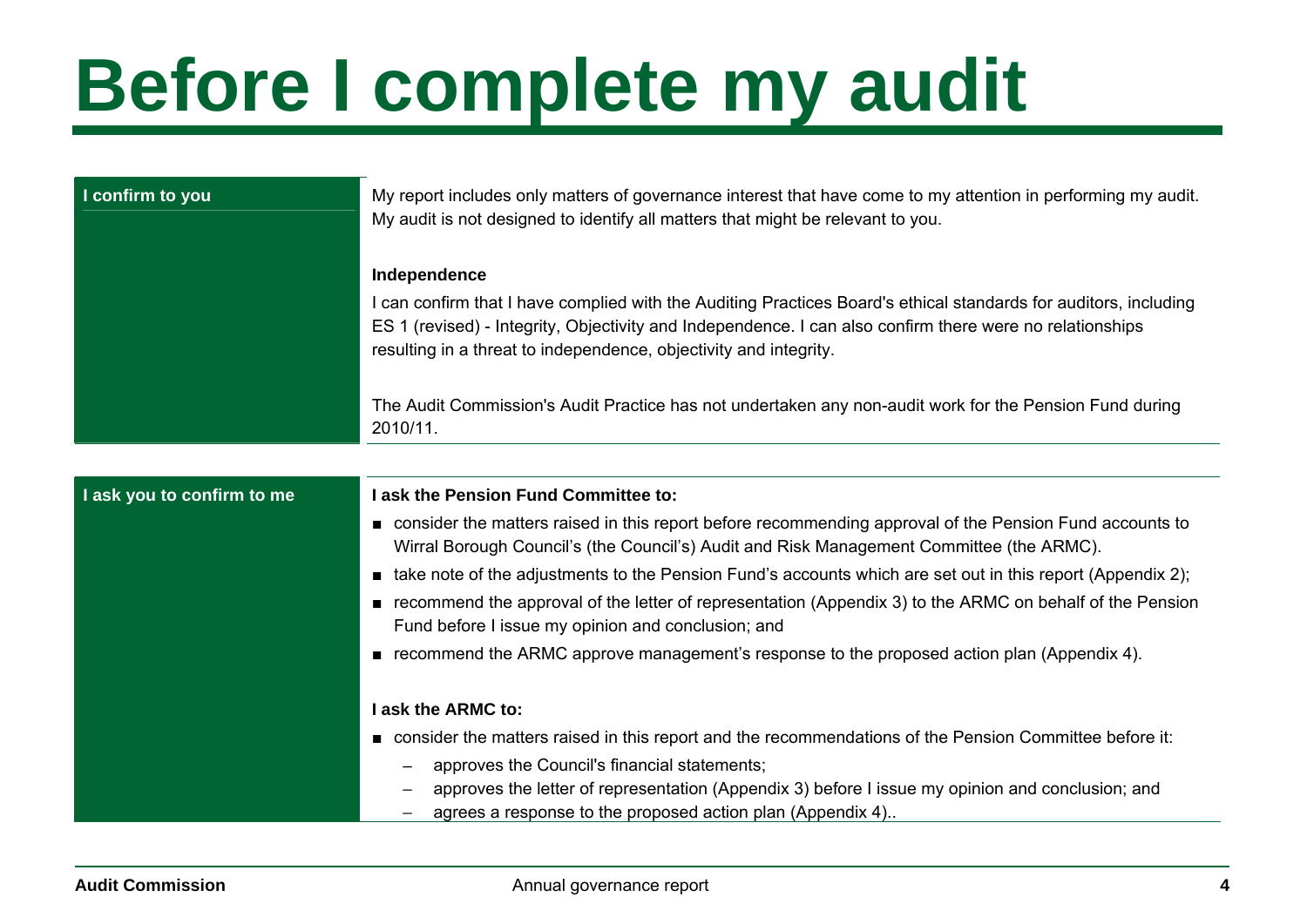### **Financial statements**

**The Pension Fund's financial statements are an important means by which the Council accounts for its stewardship of the funds. The members of the ARMC have final responsibility for these statements. It is important that the members of the ARMC consider my findings before adopting the Council's financial statements.** 

#### **Opinion on the financial statements**

Subject to satisfactory clearance of outstanding matters, I plan to issue an audit report including an unqualified opinion on the financial statements. Matters outstanding are:

- I have not received a final set of accounts including all the amendments agreed on audit
- I have yet to complete elements of my testing, in particular on:
	- − Contributions, and
	- −Investments

Appendix 1 contains a copy of my draft report for inclusion in the Council's Statement of Accounts.

I received the Annual Report for the Pension Fund on 1 September. If there are no material inconsistencies with the financial statements governance statement and the Governance Statement reflects compliance with the Local Government Pension Scheme (Administration) Regulations 2008 and related guidance, I will issue an unqualified opinion. Appendix 1a contains a copy of my draft report for inclusion in the Pension Fund's Annual Report.

#### **Errors in the financial statements**

I identified two material errors in the Pension Fund's accounts. The first is that, in common with most local government pension funds, the accounts did not include a Net Assets Statement as at 1 April 2009. It is a requirement of IFRS 1 First time adoption of IFRS that bodies include a comparative Net Assets Statement at the date of transition to IFRS. The second is a misclassification of two investments totalling £273m as equity rather than pooled investments.

I also identified one non-material error in the value of investments and a small number of other disclosure errors.

The Pension Fund management has agreed to amend the accounts for all of the errors I identified.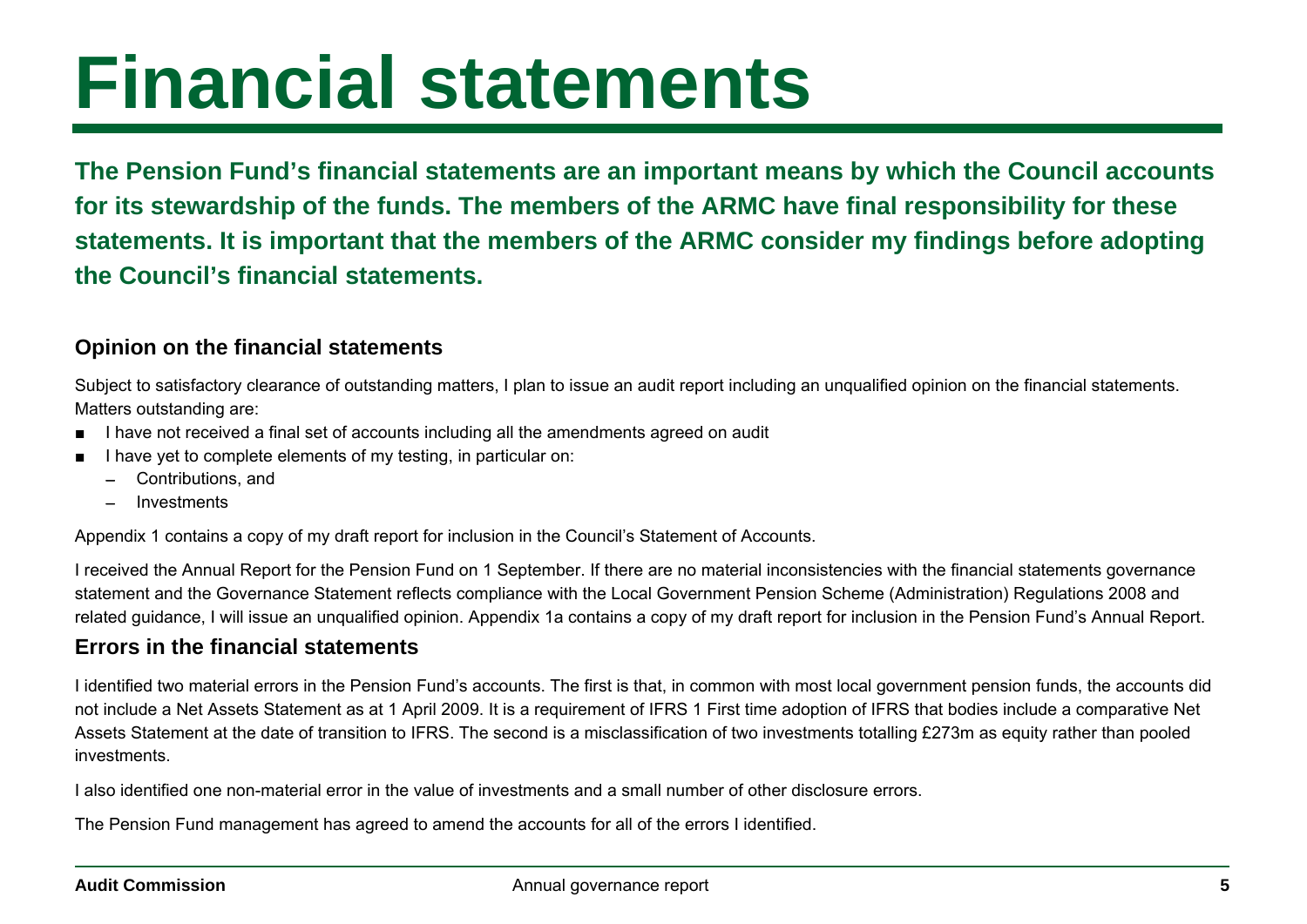For details of all of the amended errors, see Appendix 2.

The Pension Fund management are also amending the draft accounts to increase the value of investments by £6.7m. In accordance with its accounting policy, the Pension Fund had used the latest audited accounts (as at 30 September 2010) to value an unquoted investment. However, by the time of our audit, accounts as at 31 December 2010 were available for the investment and we identified the movement in valuation.

#### **Recommendation**

#### **Recommendation**

**R1** Ensure that any changes to the investment ledger after it has been reconciled with the general ledger are also reflected in the accounts.

**R2** Review the latest available information on unquoted investments as part of a formal process considering potential adjusting post balance sheet events between the preparation and members' approval of the accounts.

#### **Specific risks and areas of judgement**

In planning my audit I identified specific risks and areas of judgement that I have considered as part of my audit.

| Key audit risk and our findings                                                                                                                                                                                                                                                                                                                                                       |                                                                                                                                                                                 |  |  |
|---------------------------------------------------------------------------------------------------------------------------------------------------------------------------------------------------------------------------------------------------------------------------------------------------------------------------------------------------------------------------------------|---------------------------------------------------------------------------------------------------------------------------------------------------------------------------------|--|--|
| Key audit risk                                                                                                                                                                                                                                                                                                                                                                        | <b>Finding</b>                                                                                                                                                                  |  |  |
| 1. Triennial Actuarial Valuation Review<br>The Fund has completed a Triennial Actuarial Valuation Review reflecting its position at 31 March<br>2010. Whilst this is not a direct audit opinion risk, it is a key issue as regards the ongoing<br>governance of the Fund. There are risks of increased deficits leading to additional costs from<br>increased employer contributions. | An actuarial valuation is attached to the<br>Pension Fund's accounts.<br>No employer has defaulted on their<br>contributions in the year.                                       |  |  |
| 2. Move to 'OpenAir' system<br>The Fund replaced the system used to monitor and control internally managed investments,<br>'Shareholder', with the 'OpenAir' system in 2010/11. There is a risk that the balances will not be<br>accurately transferred between systems and a risk that effective controls are not in place in the new<br>system.                                     | Internal Audit reconciled the closing book cost<br>figures from 'Shareholder' to the opening book<br>cost figures within 'OpenAir'. They did not<br>identify any discrepancies. |  |  |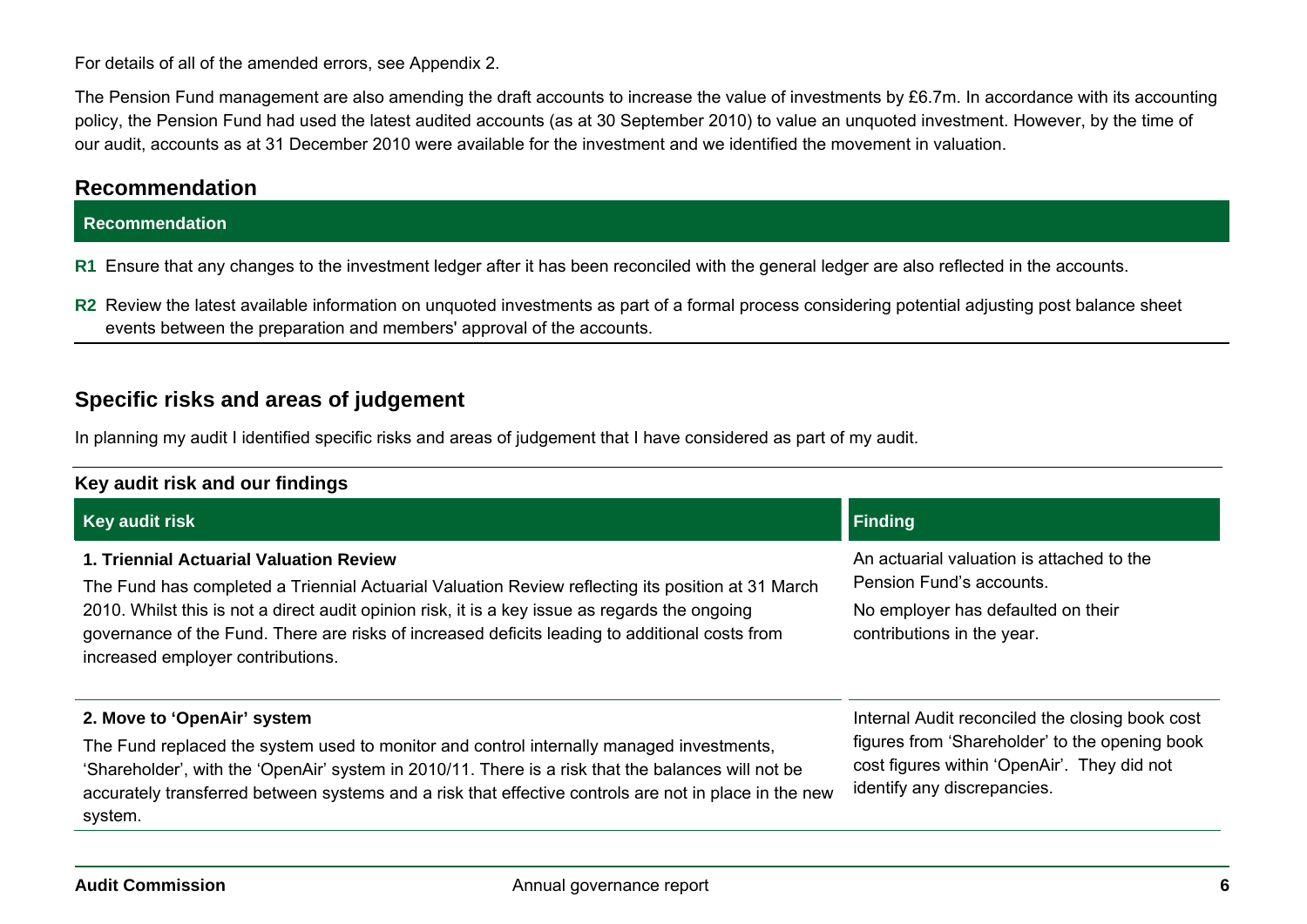#### **Key audit risk Finding Contract Contract Contract Contract Contract Contract Contract Contract Contract Contract Contract Contract Contract Contract Contract Contract Contract Contract Contract Contract Contract Contract**

#### **3. Impact of voluntary redundancy**

I am aware that Wirral Council is undergoing a voluntary redundancy process whereby a significant number of employees will leave in 2010/11. This may affect the capacity of the finance team to deliver materially correct statements within agreed timescales.

#### **4 First time application of International Financial Reporting Standards**

From 2010/11 the Pension Fund is required to adopt the International Financial Reporting Standards (IFRS) Code. The Code sets out the proper accounting practices that bodies must follow and requires some additional disclosures for 2010/11.

#### **5 Financial pressures – contributing employers**

We are aware that contributing bodies to the pension fund are under financial pressure and in many cases are offering voluntary early retirement, voluntary redundancy and possibly may need to make compulsory redundancies in the near future. This may place additional workload on the Pensions team in dealing with the large volume of severance arrangements

#### **6 Reconciliations between AXISe and the General Ledger**

The Pension Fund did not carry out reconciliations between the values in AXISe Pensions Payroll and membership administration systems to those in the General Ledger in 2009/10. These are essential procedures which are intended to give the Pension Fund assurance that transactions in the fund account are correctly stated as well as providing controls assurance over receipts and payments in key areas.

#### **7 Timeliness of contributions**

Regulation 42(2) of the Local Government Pension Scheme Regulations 2008 requires employer authorities to pay employee contributions to the administering authority within 19 days of the end of the month to which they relate. Our review of contributions in 2009/10 found that whilst most bodies pay on time, some smaller bodies missed these deadlines regularly, breaching the regulations.

#### We have asked for evidence of the timeliness of contributions from employer authorities.

The Pension Fund provided its accounts for audit within the statutory deadline on 28 June.

We found one material error in the Pension Funds application of IFRS – in common with most local government pension funds the Fund omitted a transitional Net Asset Statement.

We did not find evidence of any backlog in pensions administration as a result of an increase in workload from increased numbers of severance cases in contributing bodies.

The Pension Fund has reconciled lump sums in AXISe and the ledger.

We have asked for evidence of a reconciliation of other transactions.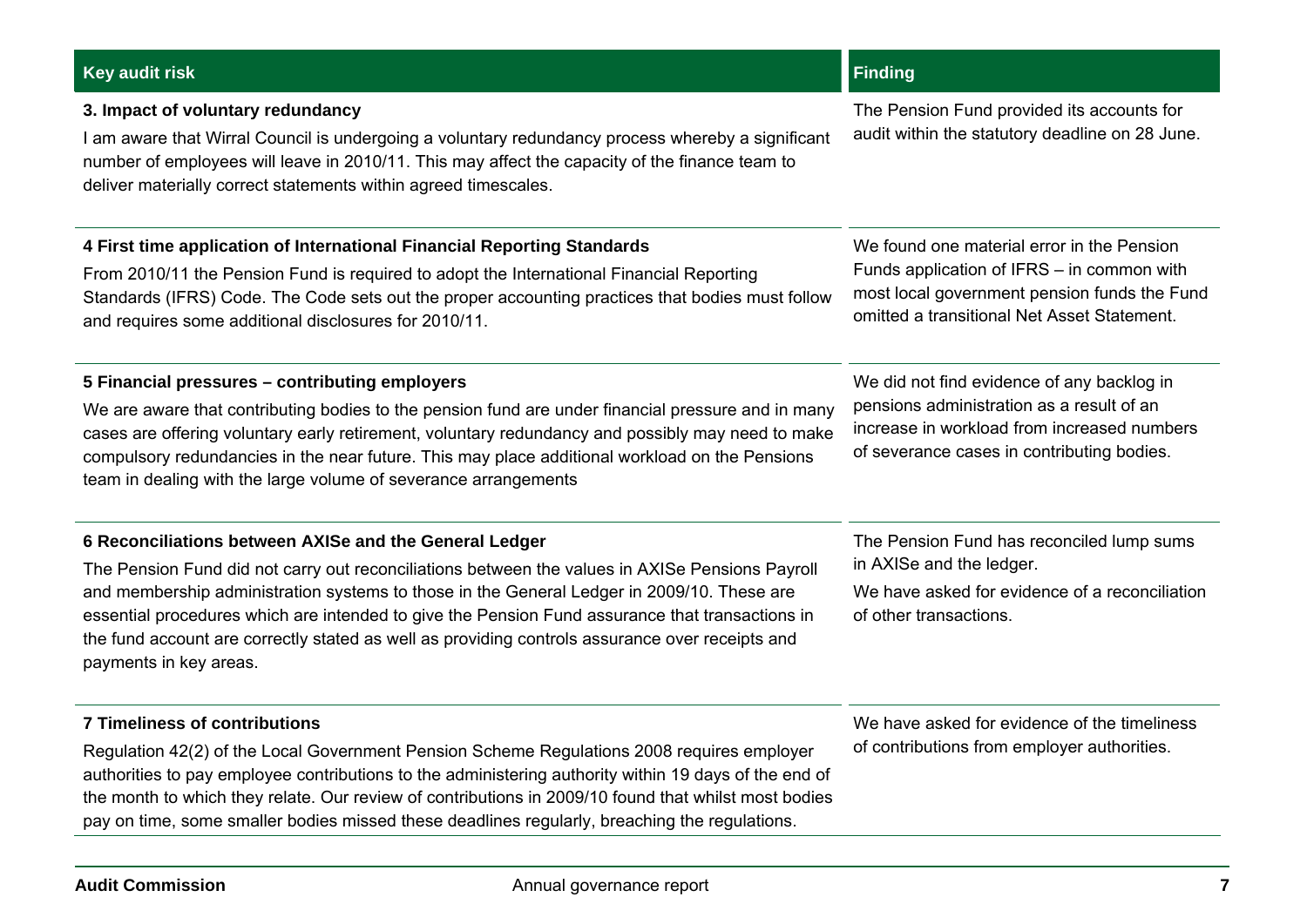#### **Audit Commission**

Annual governance report **8**

### **Key audit risk Finding Contract Contract Contract Contract Contract Contract Contract Contract Contract Contract Contract Contract Contract Contract Contract Contract Contract Contract Contract Contract Contract Contract**

#### **8 Valuation of unquoted investments**

The Pensions Statement of Recommended Practice (SORP) requires the valuation of investments to be at market value or where the value is not readily ascertainable, at the Fund's estimate of 'fair value'. The Pension Fund's accounting policies describe the methodology used for these investments as 'at manager's valuation' and the process followed for both alternatives and private equity relies on valuations reports provided by the investment managers and/or administrators. It is essential that the preparers of the pension fund financial statements are satisfied that the valuations provided by these specialists comply with the requirements of the SORP. Guidance issued by Pensions Research Advisory Group (PRAG) provides a framework of due diligence for preparers of Pension Fund statements

#### **9 Contract with Capital Dynamics**

The Pension Fund's private equity valuation process relies on monitoring undertaken by Capital Dynamics Ltd under an arrangement dating back to 1991. Our review in 2009/10 of the contract identified that the contract is out of date and does not specify the valuation work.

#### **10 Compensatory added years**

The Pension Fund's receipts and payments were overstated by £12m in 2009/10 due to the incorrect inclusion of compensatory added years (CAYs). CAYs are awarded under the Local Government Regulations 2000 and therefore fall outside of the LGPS. The LGPS (Misc) Regulations 2009 now permit employers to convert CAYs into pension service, however there has to be a resolution by the employing authority to do this conversion by 31 March 2012.

The Pension Fund developed a due diligence questionnaire based on the PRAG framework. It has used this when considering the valuation of investments.

A new contract with Capital Dynamics Ltd was signed in June 2011.

The Pension Fund managers have confirmed that no employing authority has made a resolution to convert CAYs into pension service. (I have asked that members also confirm this in the letter of representation). The Pension Fund has therefore excluded CAYS from its income and expenditure in 2010/11. It has also amended the comparative figures for 2009/10.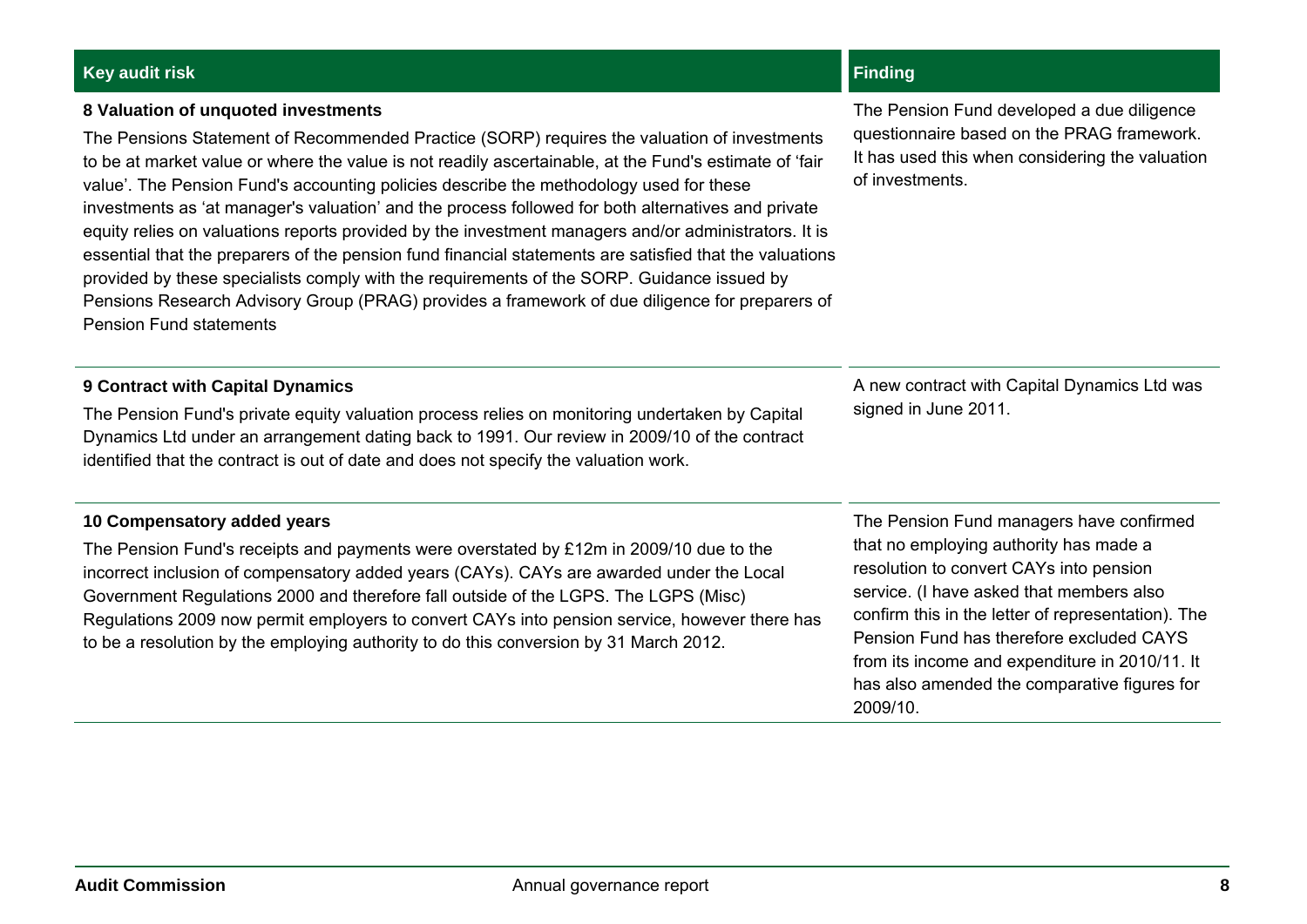### **Significant weaknesses in internal control**

#### **I have not identified any significant weaknesses in internal control**

I only report those weaknesses I identify during the course of the audit that are relevant to preparing the financial statements. I am not expressing an opinion on the overall effectiveness of internal control.

#### **Quality of your financial statements**

I consider aspects of your accounting practices, accounting policies, accounting estimates and financial statements disclosures.

I have only one matter to report to you:

| Accounting practices, policies, estimates and financial closures                                                                                                                                                                                                                                                                                                                                        |                                                                                                                                                                             |
|---------------------------------------------------------------------------------------------------------------------------------------------------------------------------------------------------------------------------------------------------------------------------------------------------------------------------------------------------------------------------------------------------------|-----------------------------------------------------------------------------------------------------------------------------------------------------------------------------|
| <b>S</b> sue                                                                                                                                                                                                                                                                                                                                                                                            | <b>Findings and</b><br>recommendations                                                                                                                                      |
| 1. Disclosure of pooled and internally managed investments<br>The accounts initially disclosed internally managed investment balances in aggregate only. Pooled investment<br>vehicles were also disclosed in aggregate only. Whilst this disclosure does comply with the SORP, in my opinion<br>this does not give the reader of the accounts adequate information on the nature of these investments. | The Pension Fund management<br>agreed that the information<br>could be enhanced and agreed<br>to change the disclosure to be<br>more useful to the user of the<br>accounts. |

### **Letter of representation**

Before I issue my opinion, auditing standards require me to ask you and management for written representations about your financial statements and governance arrangements. I have included a draft at Appendix 4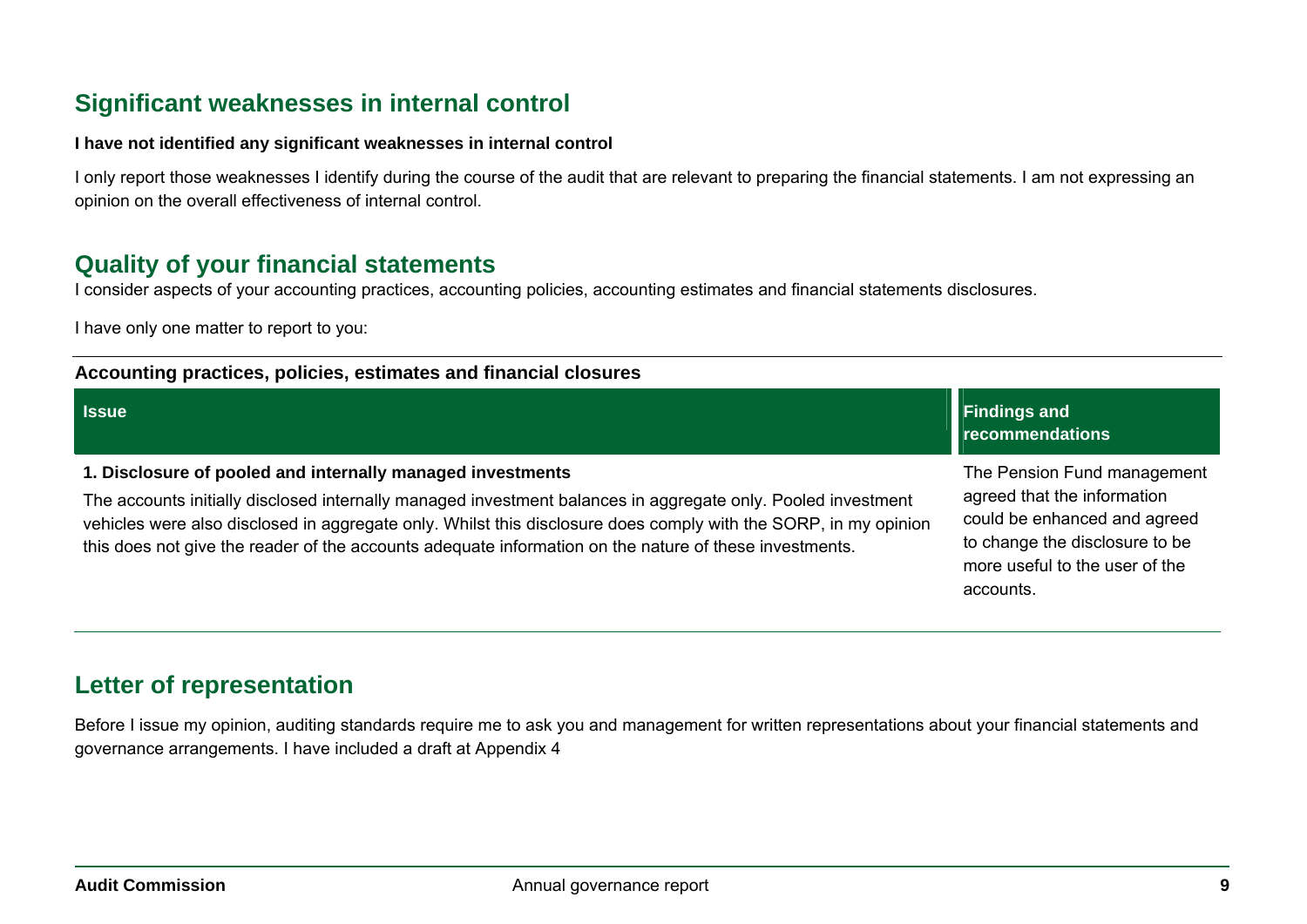### **Appendix 1 – Draft independent auditor's report to the members of Wirral Borough Councili**

#### **Opinion on the pension fund accounting statements**

I have audited the pension fund accounting statements for the year ended 31 March 2011 under the Audit Commission Act 1998. The pension fund accounting statements comprise the Fund Account, the Net Assets Statement and the related notes. These accounting statements have been prepared under the accounting policies set out in the Statement of Accounting Policies.

This report is made solely to the members of Wirral Borough Council in accordance with Part II of the Audit Commission Act 1998 and for no other purpose, as set out in paragraph 48 of the Statement of Responsibilities of Auditors and Audited Bodies published by the Audit Commission in March 2010.

#### **Respective responsibilities of the Director of Finance and auditor**

As explained more fully in the Statement of Responsibilities for the Statement of Accounts, the Director of Finance is responsible for the preparation of the pension fund's Statement of Accounts in accordance with proper practices as set out in the CIPFA/LASAAC Code of Practice on Local Authority Accounting in the United Kingdom. My responsibility is to audit the accounting statements in accordance with applicable law and International Standards on Auditing (UK and Ireland). Those standards require me to comply with the Auditing Practices Board's Ethical Standards for Auditors.

**i** For inclusion in the Council's Statement of Accounts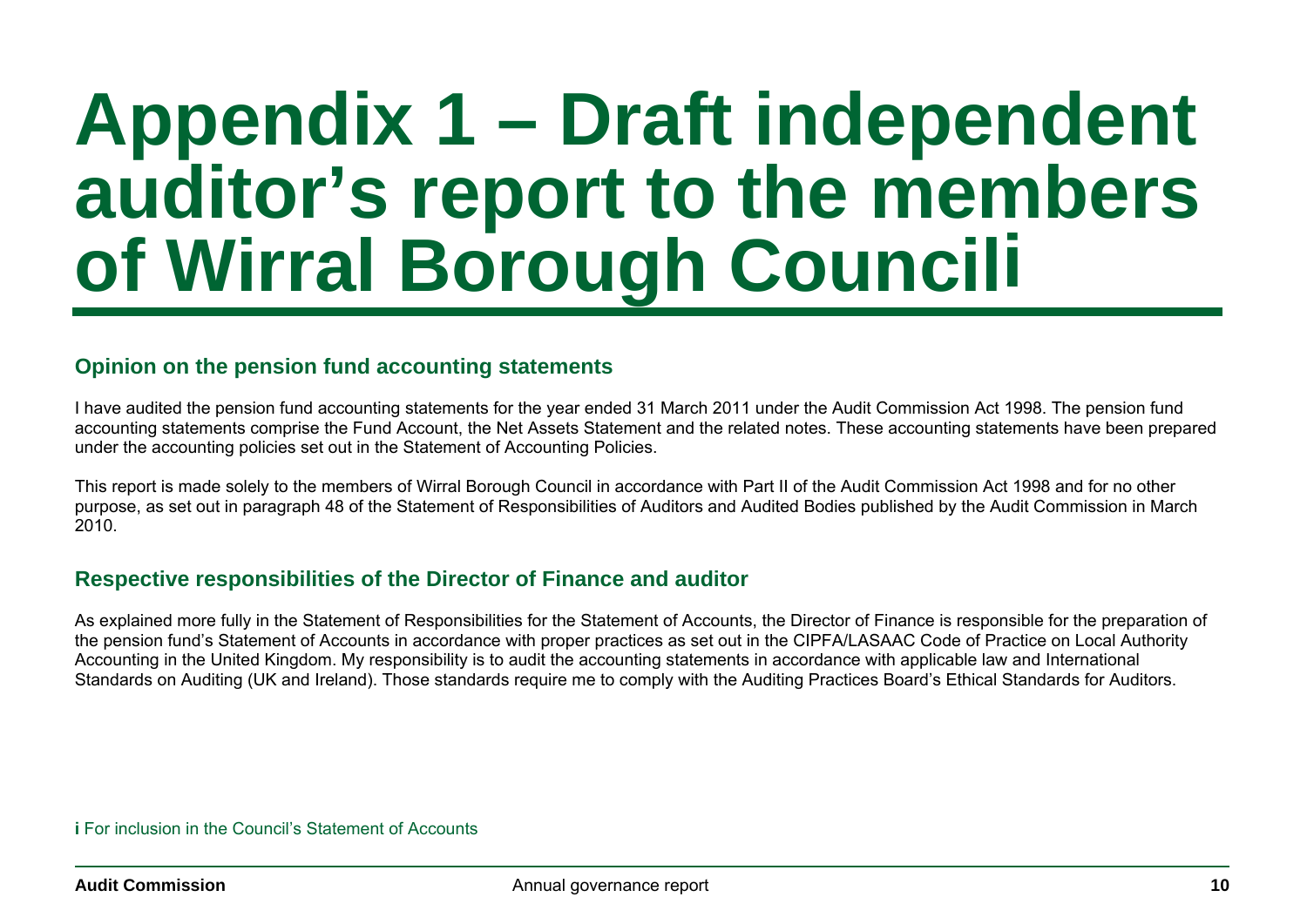#### **Scope of the audit of the financial statements**

An audit involves obtaining evidence about the amounts and disclosures in the accounting statements sufficient to give reasonable assurance that the accounting statements are free from material misstatement, whether caused by fraud or error. This includes an assessment of: whether the accounting policies are appropriate to the fund's circumstances and have been consistently applied and adequately disclosed; the reasonableness of significant accounting estimates made by the fund; and the overall presentation of the accounting statements. I read all the information in the explanatory foreword [*and the annual report*]**i** to identify material inconsistencies with the audited accounting statements. If I become aware of any apparent material misstatements or inconsistencies I consider the implications for my report.

#### **Opinion on accounting statements**

In my opinion the pension fund's accounting statements:

- give a true and fair view of the financial transactions of the pension fund during the year ended 31 March 2011 and the amount and disposition of the fund's assets and liabilities as at 31 March 2011 other than liabilities to pay pensions and other benefits after the end of the scheme year and
- have been properly prepared in accordance with the CIPFA/LASAAC Code of Practice on Local Authority Accounting in the United Kingdom.

#### **Opinion on other matters**

In my opinion, the information given in the explanatory foreword [*and the content of the Annual Report*]**ii** for the financial year for which the accounting statements are prepared is consistent with the accounting statements.

**i** I will insert these words if there are no matters arising from my review of the Council's annual report. **ii** I will insert these words if I have no matters arising from my review of the Council's annual report.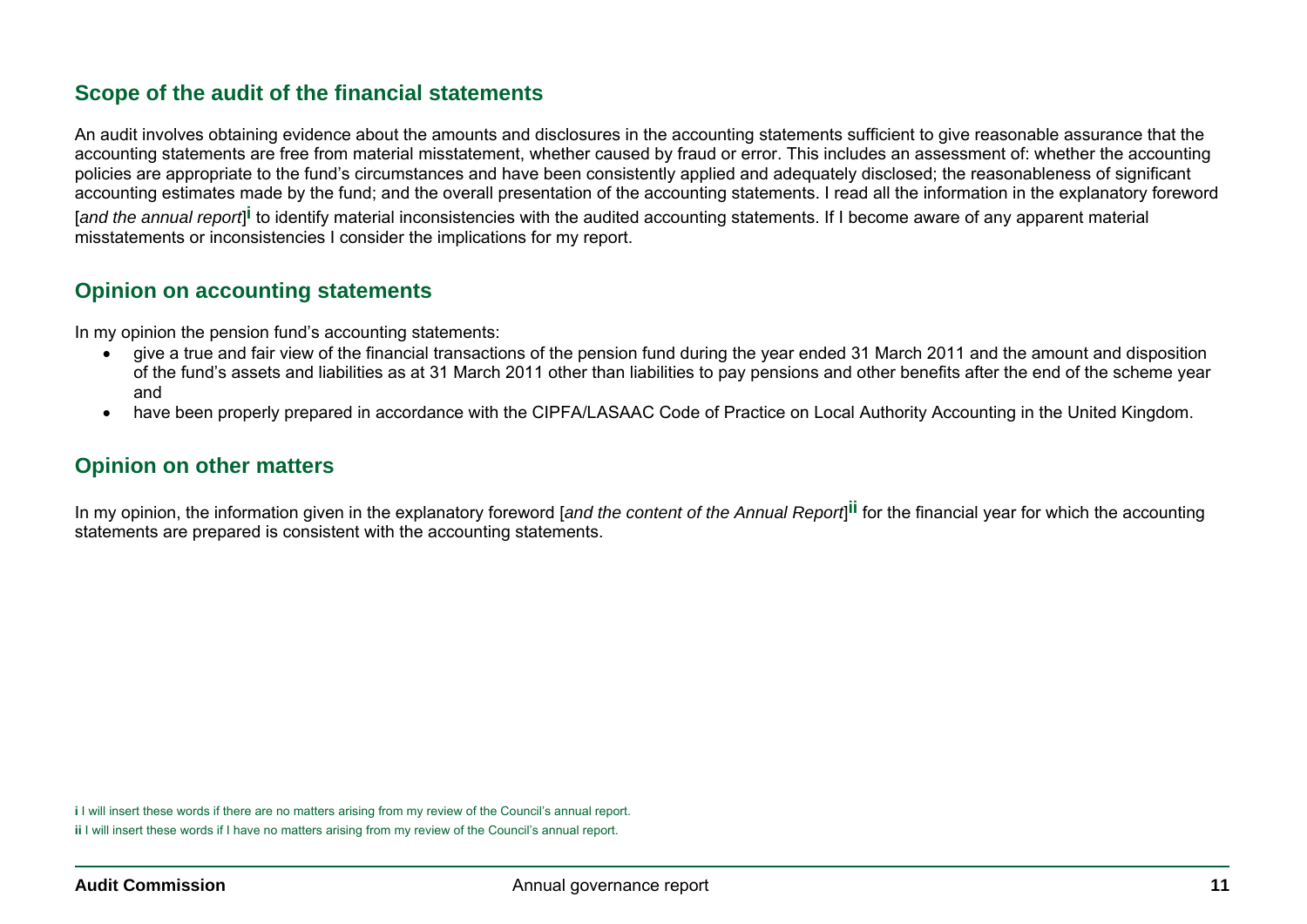### **Appendix 1a – Draft independent auditor's report for inclusion in Pension Fund Annual Report**

**Draft independent auditor's report to the members of Wirral Borough Council** 

#### **Opinion on the pension fund accounting statements**

I have audited the pension fund accounting statements for the year ended 31 March 2011 under the Audit Commission Act 1998. The pension fund accounting statements comprise the Fund Account, the Net Assets Statement and the related notes. These accounting statements have been prepared under the accounting policies set out in the Statement of Accounting Policies.

This report is made solely to the members of Wirral Borough Council in accordance with Part II of the Audit Commission Act 1998 and for no other purpose, as set out in paragraph 48 of the Statement of Responsibilities of Auditors and of Audited Bodies published by the Audit Commission in March 2010.

#### **Respective responsibilities of the Director of Finance and auditor**

As explained more fully in the Statement of Responsibilities for the Statement of Accounts, the Director of Finance is responsible for the preparation of the pension fund's Statement of Accounts in accordance with proper practices as set out in the CIPFA/LASAAC Code of Practice on Local Authority Accounting in the United Kingdom. My responsibility is to audit the accounting statements in accordance with applicable law and International Standards on Auditing (UK and Ireland). Those standards require me to comply with the Auditing Practices Board's Ethical Standards for Auditors.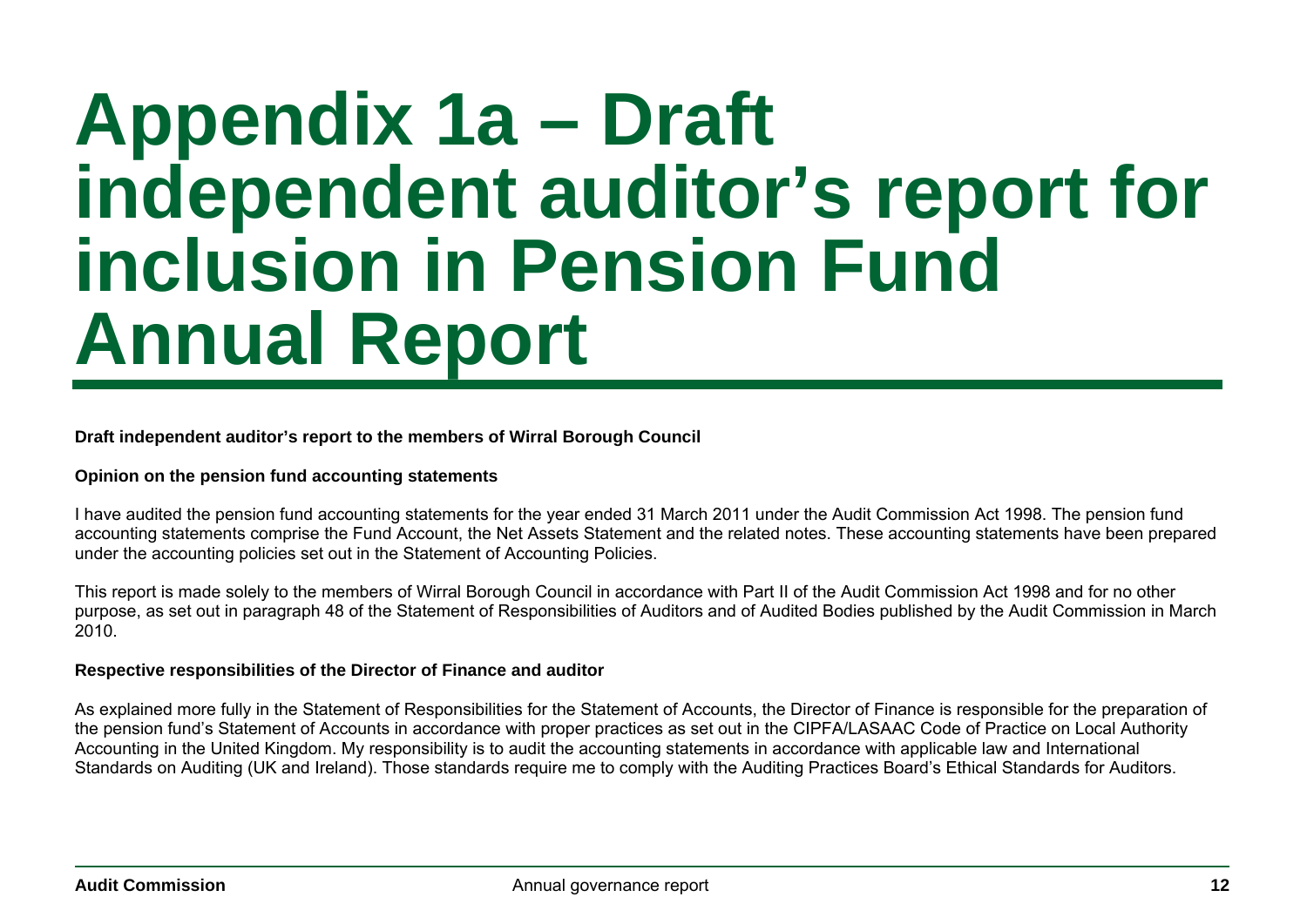#### **Scope of the audit of the financial statements**

An audit involves obtaining evidence about the amounts and disclosures in the accounting statements sufficient to give reasonable assurance that the accounting statements are free from material misstatement, whether caused by fraud or error. This includes an assessment of: whether the accounting policies are appropriate to the fund's circumstances and have been consistently applied and adequately disclosed; the reasonableness of significant accounting estimates made by the fund; and the overall presentation of the accounting statements. I read all the information in the annual report to identify material inconsistencies with the audited accounting statements. If I become aware of any apparent material misstatements or inconsistencies I consider the implications for my report.

#### **Opinion on accounting statements**

In my opinion the pension fund's accounting statements:

- give a true and fair view of the financial transactions of the pension fund during the year ended 31 March 2011 and the amount and disposition of the fund's assets and liabilities as at 31 March 2011 other than liabilities to pay pensions and other benefits after the end of the scheme year; and
- have been properly prepared in accordance with the CIPFA/LASAAC Code of Practice on Local Authority Accounting in the United Kingdom.

#### **Opinion on other matters**

In my opinion, the information given in the annual report for the financial year for which the accounting statements are prepared is consistent with the accounting statements.

#### **Matters on which I report by exception**

I have nothing to report in respect of the governance statement on which I report to you if, in my opinion the governance statement does not reflect compliance with the Local Government Pension Scheme (Administration) Regulations 2008 and related guidance.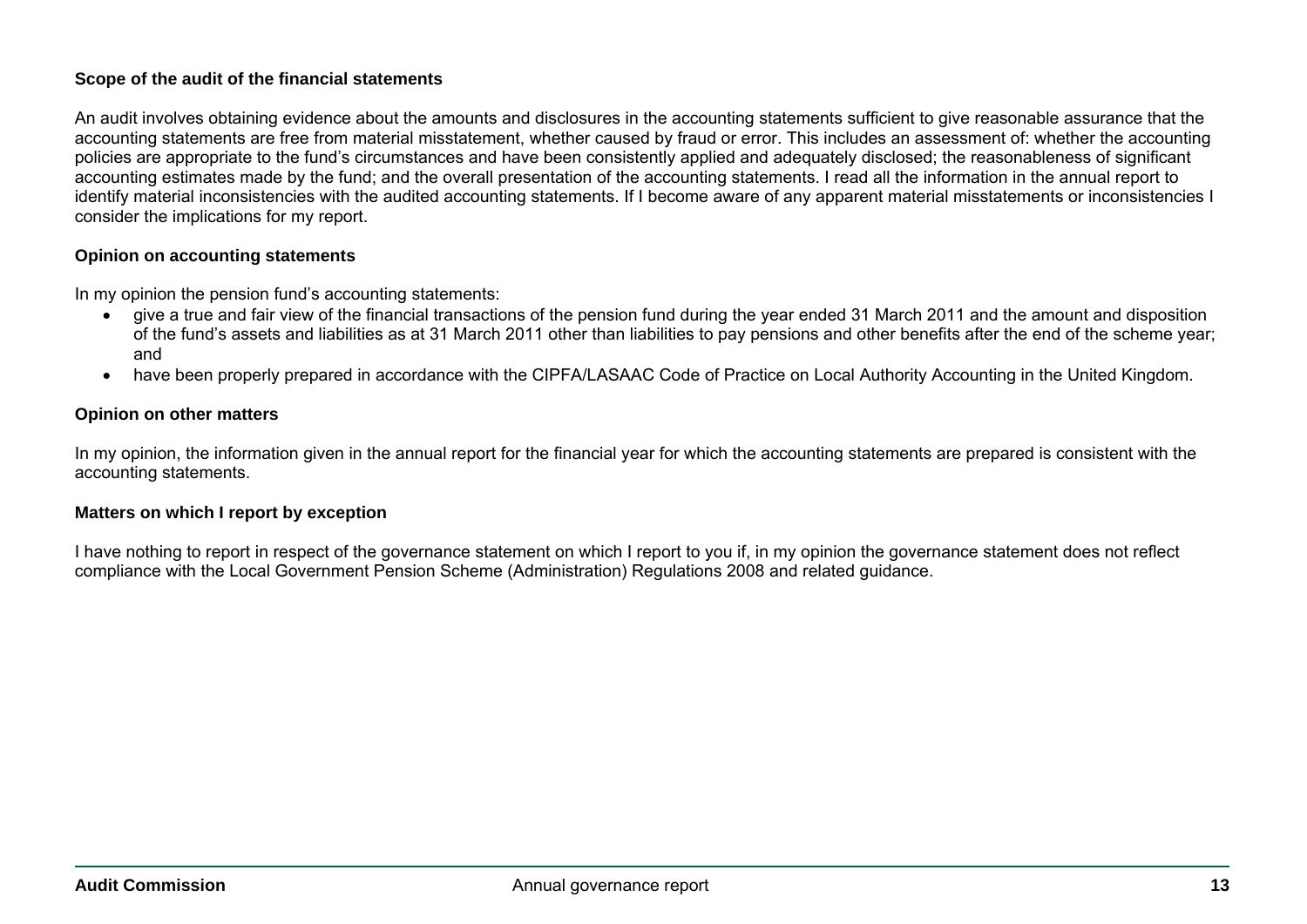### **Appendix 2 – Amendments to financial statements**

**I identified the following misstatements during my audit and management have adjusted the financial statements. I bring them to your attention to aid you in fulfilling your governance responsibilities.** 

|                                                                                   |                                                                                                                                                                                     | <b>Fund account</b> |          | <b>Net assets statement</b> |                 |
|-----------------------------------------------------------------------------------|-------------------------------------------------------------------------------------------------------------------------------------------------------------------------------------|---------------------|----------|-----------------------------|-----------------|
| <b>Adjusted misstatement</b>                                                      | Nature of adjustment                                                                                                                                                                | <b>Dr £000s</b>     | Cr £000s | <b>Dr £000s</b>             | <b>Cr £000s</b> |
| <b>Transitional IFRS net asset</b><br>statement omitted                           | Include net assets statement as at<br>1 April 2009                                                                                                                                  |                     |          |                             |                 |
| Misanalysis of investments                                                        | £139m investment in Amundi Global<br>Emerging Markets and £134m investment in<br>M&G Global Emerging Markets categorised<br>as equity investments rather than pooled<br>investments |                     |          |                             |                 |
| 10,000 units in L'Oreal Prime de<br>Fidelité omitted from net assets<br>statement | Increase value of investments in net assets<br>statement and increase change in market<br>value of investments in funds account                                                     |                     | 728      | 728                         |                 |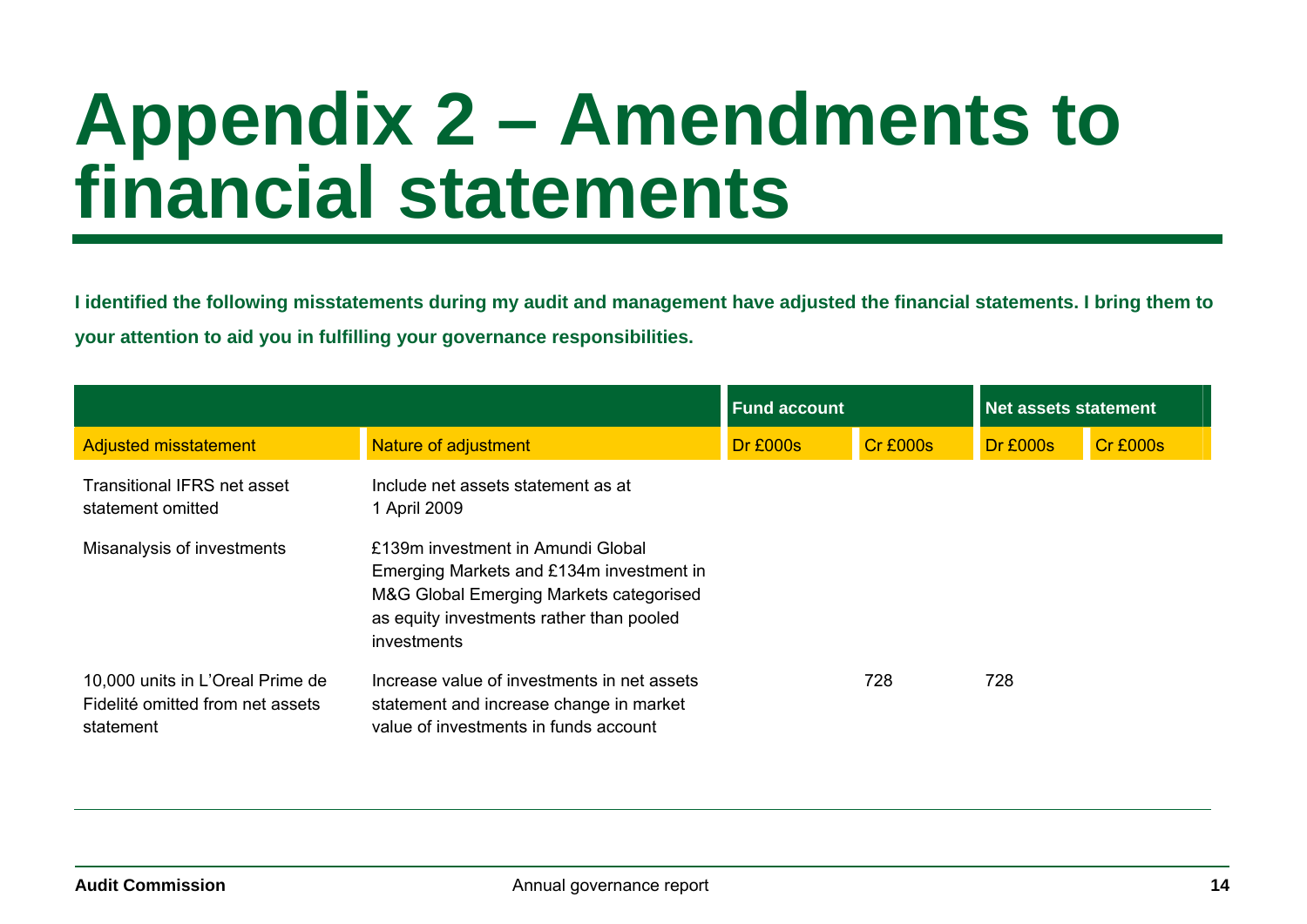|                         |                                                                                                                                        | <b>Fund account</b> | <b>Net assets statement</b> |
|-------------------------|----------------------------------------------------------------------------------------------------------------------------------------|---------------------|-----------------------------|
| Other disclosure errors | a small number of typographic errors and<br>mis-castings                                                                               |                     |                             |
|                         | gross up £4m Forward Euro contracts<br>$\mathcal{L}_{\mathcal{A}}$<br>and £4m associated liabilities in<br>investments disclosure note |                     |                             |
|                         | ■ £0.5m transitional fund manager balance<br>categorised as equity rather than cash                                                    |                     |                             |
|                         | The contributions note does not disclose<br>г<br>that an element of regular employer<br>contributions represents deficit funding       |                     |                             |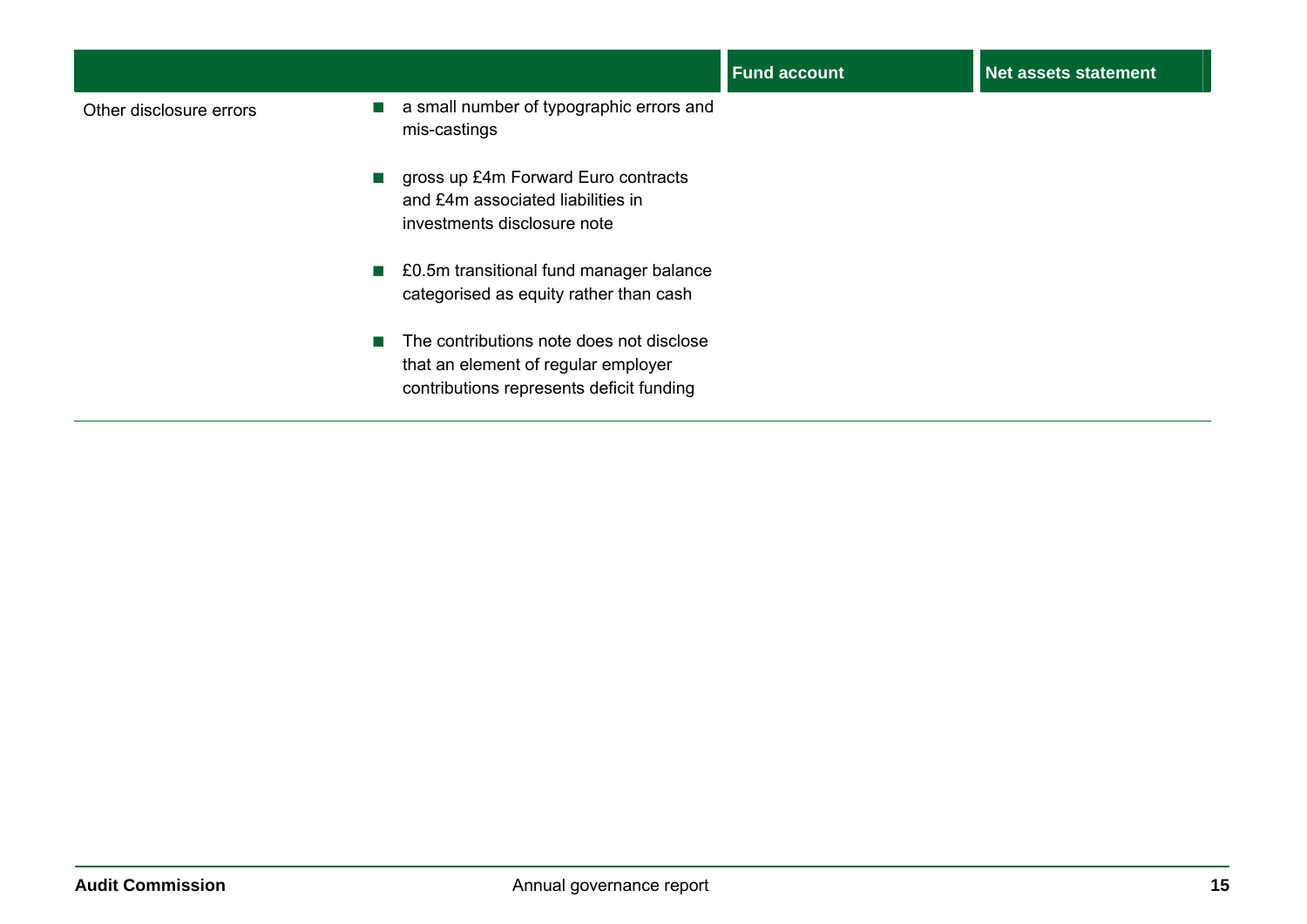### **Appendix 3 – Letter of representation**

#### **Merseyside Pension Fund - Audit for the year ended 31 March 2011**

I confirm to the best of my knowledge and belief, having made appropriate enquiries of other directors and officers of the Merseyside Pension Fund (the Fund), the following representations given to you in connection with your audit of the Fund's financial statements for the year ended 31 March 2011.

#### **Compliance with the statutory authorities**

I have fulfilled my responsibility under the relevant statutory authorities for preparing the financial statements in accordance with the Code of Practice for Local Authority Accounting in the United Kingdom which give a true and fair view of the financial position and financial performance of the Fund for the completeness of the information provided to you, and for making accurate representations to you.

#### **Supporting records**

All relevant information and access to persons within the entity has been made available to you for the purpose of your audit, and all the transactions undertaken by the Fund have been properly reflected and recorded in the financial statements.

#### **Irregularities**

I acknowledge my responsibility for the design, implementation and maintenance of internal control to prevent and detect fraud or error.

I also confirm that I have disclosed:

- my knowledge of fraud, or suspected fraud, involving either management, employees who have significant roles in internal control or others where fraud could have a material effect on the financial statements;
- my knowledge of any allegations of fraud, or suspected fraud, affecting the entity's financial statements communicated by employees, former employees, analysts, regulators or others; and
- the results of our assessment of the risk that the financial statements may be materially misstated as a result of fraud.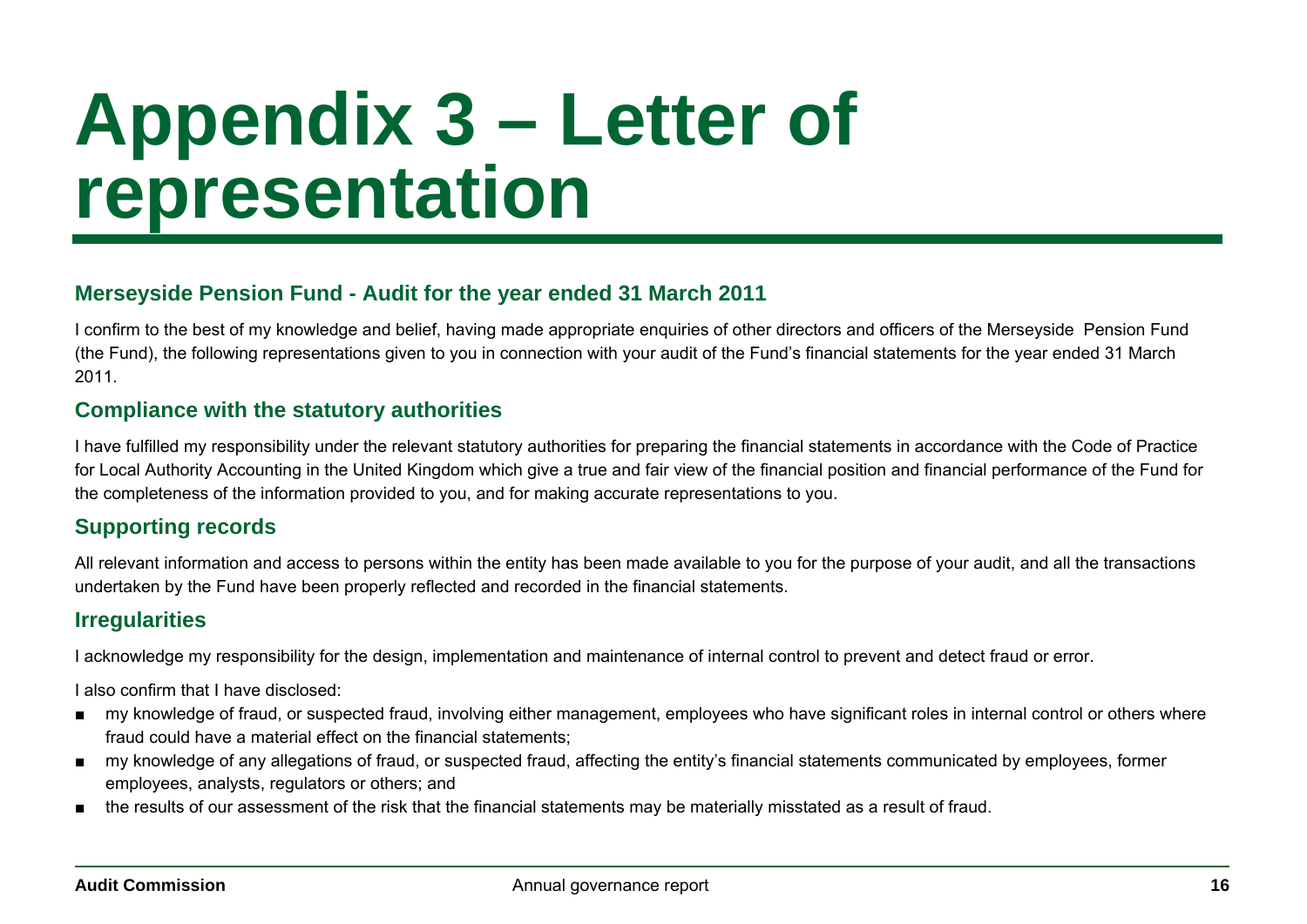#### **Law, regulations, contractual arrangements and codes of practice**

I have disclosed to you all known instances of non-compliance, or suspected non-compliance with laws, regulations and codes of practice, whose effects should be considered when preparing financial statements.

Transactions and events have been carried out in accordance with law, regulation or other authority. The Fund has complied with all aspects of contractual arrangements that could have a material effect on the financial statements in the event of non-compliance.

All known actual or possible litigation and claims, whose effects should be considered when preparing the financial statements, have been disclosed to the auditor and accounted for and disclosed in accordance with the applicable financial reporting framework.

#### **Accounting estimates including fair values**

I confirm the reasonableness of the significant assumptions used in making the accounting estimates, including those measured at fair value.

#### **Related party transactions**

I confirm that I have disclosed the identity of the Fund's related parties and all the related party relationships and transactions of which I am aware. I have appropriately accounted for and disclosed such relationships and transactions in accordance with the requirement of the framework.

#### **Compensatory added years (CAYs)**

No employing authority has made a resolution to convert CAYs into pension service.

#### **Subsequent events**

All events subsequent to the date of the financial statements, which would require additional adjustment or disclosure in the financial statements, have been adjusted or disclosed.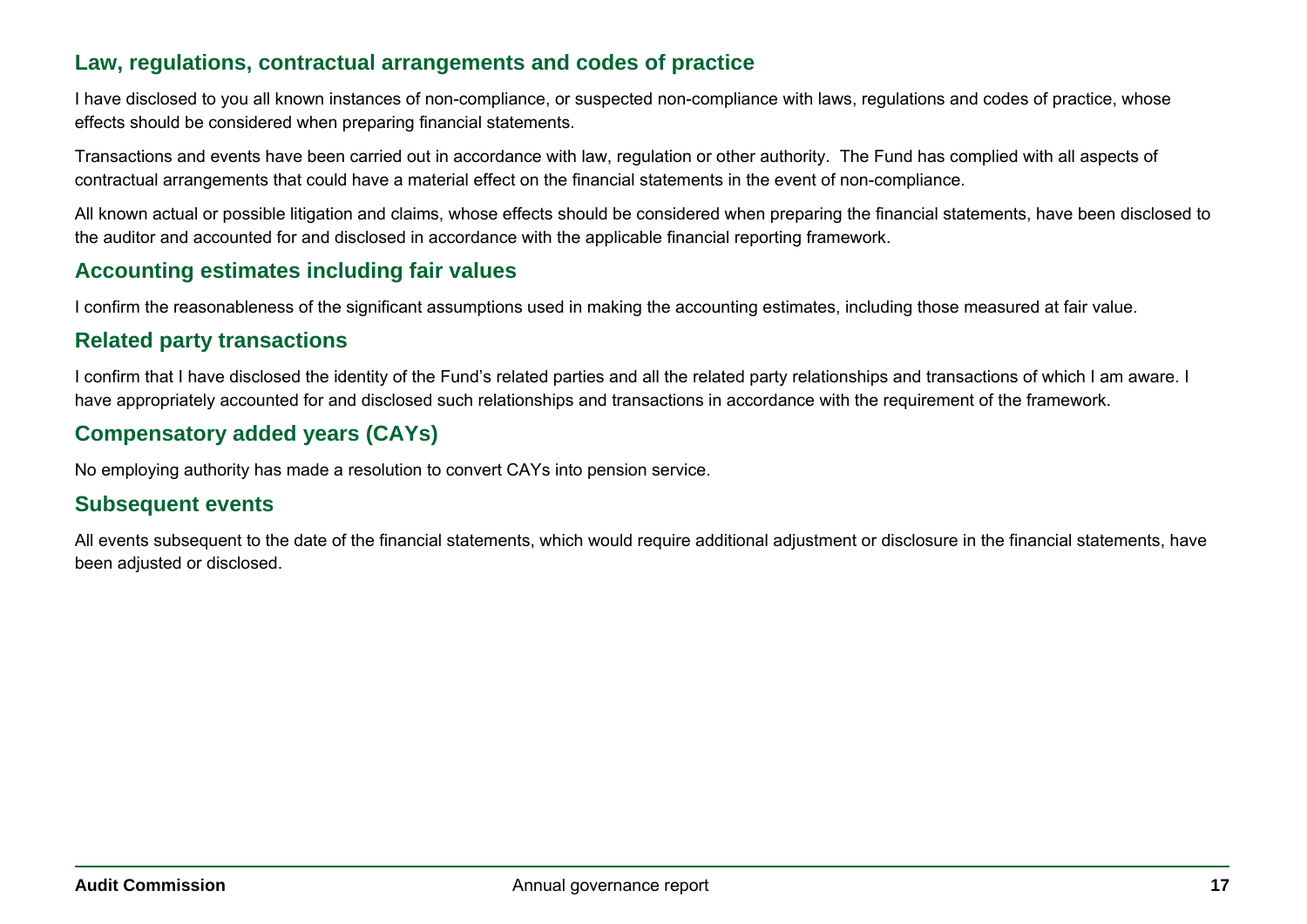## **Appendix 4 – Action Plan**

| Page<br>no. | <b>Recommendation</b>                                                                                                                                                                        | <b>Priority</b><br>$1 = Low$<br>$2 = Med$<br>$3 = High$ | <b>Responsibility</b> | <b>Agreed</b> | <b>Comments</b>                                  | <b>Date</b>  |
|-------------|----------------------------------------------------------------------------------------------------------------------------------------------------------------------------------------------|---------------------------------------------------------|-----------------------|---------------|--------------------------------------------------|--------------|
| 6           | Ensure that any changes to the<br>investment ledger after it has<br>been reconciled with the general<br>ledger are also reflected in the<br>accounts.                                        | 3                                                       | Group<br>Accountant   | Yes           | A review of information flows has already begun. | June<br>2012 |
| 6           | Review the latest available<br>information on unquoted<br>investments as part of a formal<br>process considering potential<br>adjusting post balance sheet<br>events between the preparation | 3                                                       | Group<br>Accountant   | Yes           |                                                  | Sept<br>2012 |

and members' approval of the

accounts.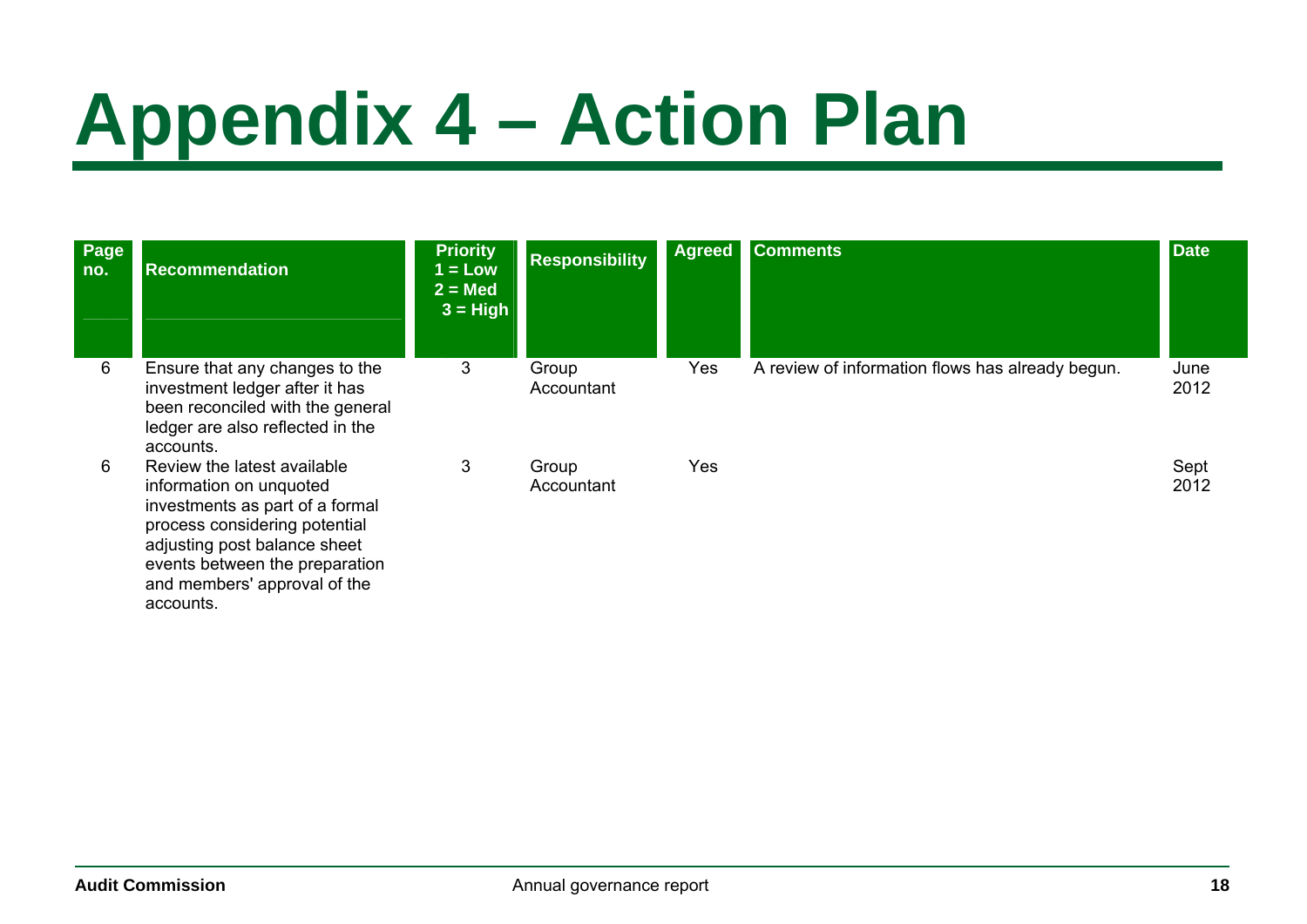## **Appendix 5 – Glossary**

#### **Annual governance statement**

A statement of internal control prepared by an audited body and published with the financial statements.

#### **Audit opinion**

On completion of the audit of the financial statements, I must give my opinion on the financial statements, including:

- whether they give a true and fair view of the financial position of the audited body and its spending and income for the year in question; and
- whether they have been prepared properly, following the relevant accounting rules.

### **Opinion**

If I agree that the financial statements give a true and fair view, I issue an unqualified opinion. I issue a qualified opinion if:

- I find the statements do not give a true and fair view; or
- I cannot confirm that the statements give a true and fair view.

#### **Materiality and significance**

The Auditing Practices Board (APB) defines this concept as 'an expression of the relative significance or importance of a particular matter for the financial statements as a whole. A matter is material if its omission would reasonably influence users of the financial statements, such as the addressees of the auditor's report; also a misstatement is material if it would have a similar influence. Materiality may also be considered for any individual primary statement within the financial statements or of individual items included in them. We cannot define materiality mathematically, as it has both numerical and non-numerical aspects'.

The term 'materiality' applies only to the financial statements. Auditors appointed by the Commission have responsibilities and duties under statute, as well as their responsibility to give an opinion on the financial statements, which do not necessarily affect their opinion on the financial statements.

'Significance' applies to these wider responsibilities and auditors adopt a level of significance that may differ from the materiality level applied to their audit in relation to the financial statements. Significance has both qualitative and quantitative aspects.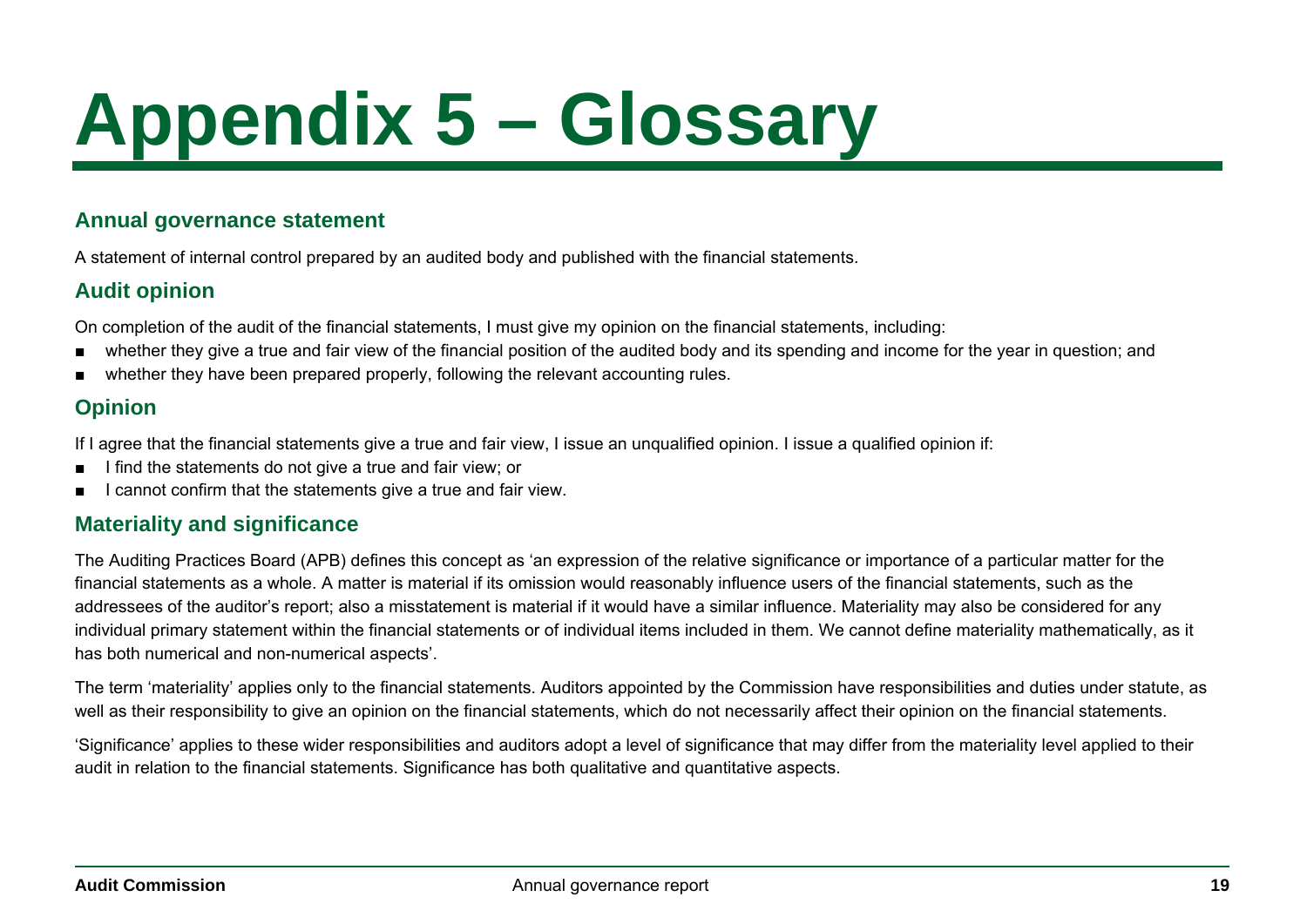#### **Weaknesses in internal control**

A weakness in internal control exists when:

- a control is designed, set up or used in such a way that it is unable to prevent, or detect and correct, misstatements in the financial statements quickly; or
- a control necessary to prevent, or detect and correct, misstatements in the financial statements quickly is missing.

An important weakness in internal control is a weakness, or a combination of weaknesses that, in my professional judgement, are important enough that I should report them to you.